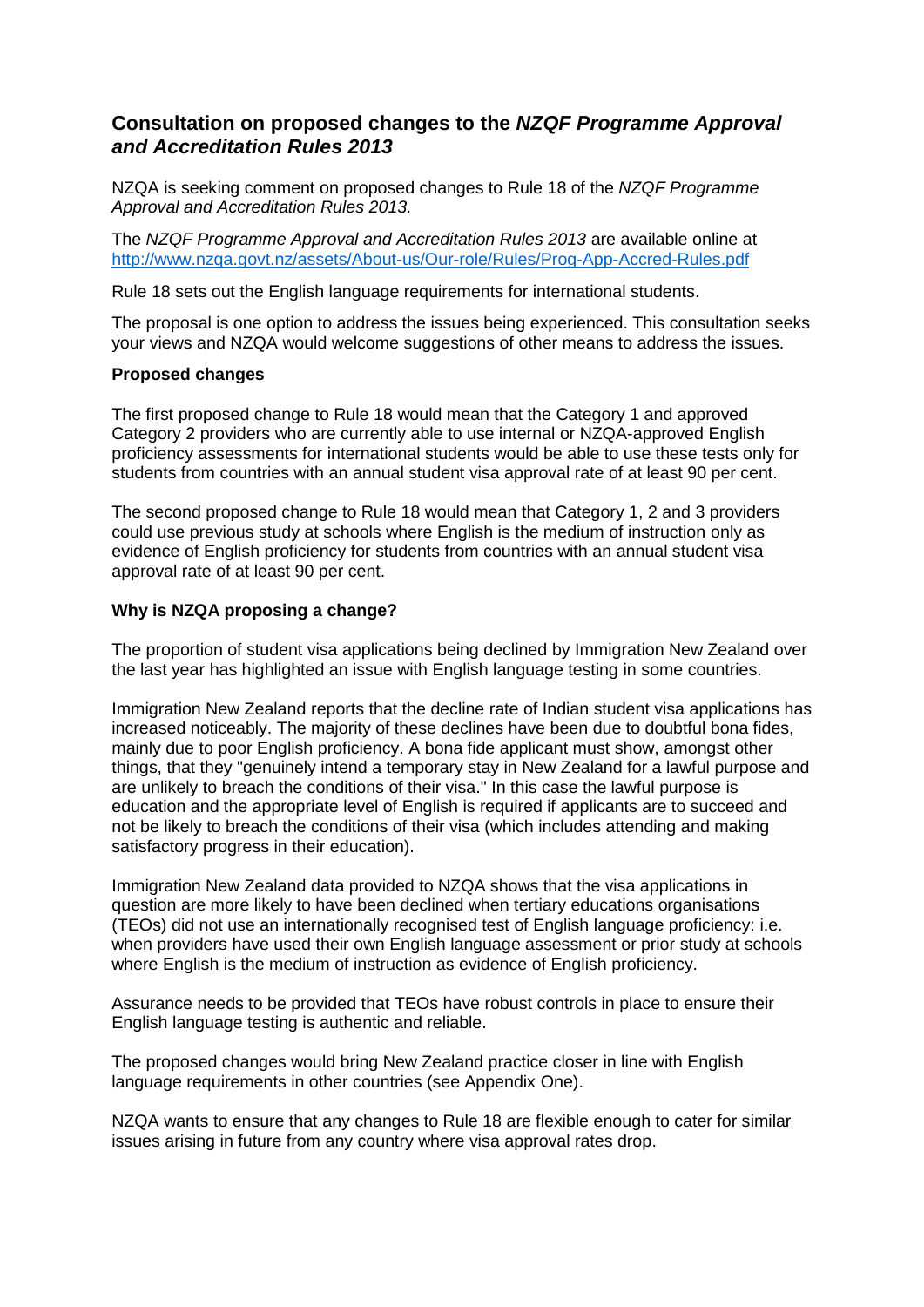### **How would the rule change?**

NZQA is proposing to change Rule 18 of the *NZQF Programme Approval and Accreditation Rules 2013.*

The first proposed change to Rule 18 would mean that the Category 1 and approved Category 2 providers who are currently able to use internal English or NZQA-approved proficiency assessments for international students would be able to use these tests only for students from countries with an annual student visa approval rate of at least 90 per cent.

The second proposed change to Rule 18 would mean that Category 1, 2 and 3 providers could use previous study at schools where English is the medium of instruction as evidence of English proficiency only for students from the same list of countries with an annual student visa approval rate of at least 90 per cent.

#### **How would the rule change affect providers?**

#### *Proposal 1 (Internal English proficiency assessments)*

Category 1 providers would no longer be able to use internal or NZQA-approved English proficiency assessments for students from countries with an annual student visa approval rate that is lower than 90 per cent.

The Category 2 providers who are approved to use their own English proficiency assessment under rules 18.3 and 18.4 would no longer be able to use those tests for students from countries with an annual student visa approval rate that is lower than 90 per cent.

Category 1 and 2 providers who are approved to conduct testing on behalf of other providers would no longer be able to do so for students from countries with an annual student visa approval rate that is lower than 90 per cent.

The proposed change would not affect Category 3 providers as they are not able to use internal or NZQA-approved English proficiency assessments. Category 4 providers do not enrol international students.

#### *Proposal 2 (English as a medium of instruction)*

Category 1, 2 and 3 providers would no longer be able to use previous study with English as the medium of instruction as evidence of English language proficiency for students from countries with an annual student visa approval rate that is lower than 90 per cent.

The proposed changes would not affect Category 4 providers as they do not enrol international students.

#### **Which countries would be on the lowest risk list?**

NZQA would use annual New Zealand student visa approval rate data provided by Immigration New Zealand to establish a list of lowest risk countries, defined as countries that have an annual New Zealand student visa approval rate of at least 90 per cent.

The list would be updated in February or March each year, based on Immigration New Zealand data from the previous calendar year.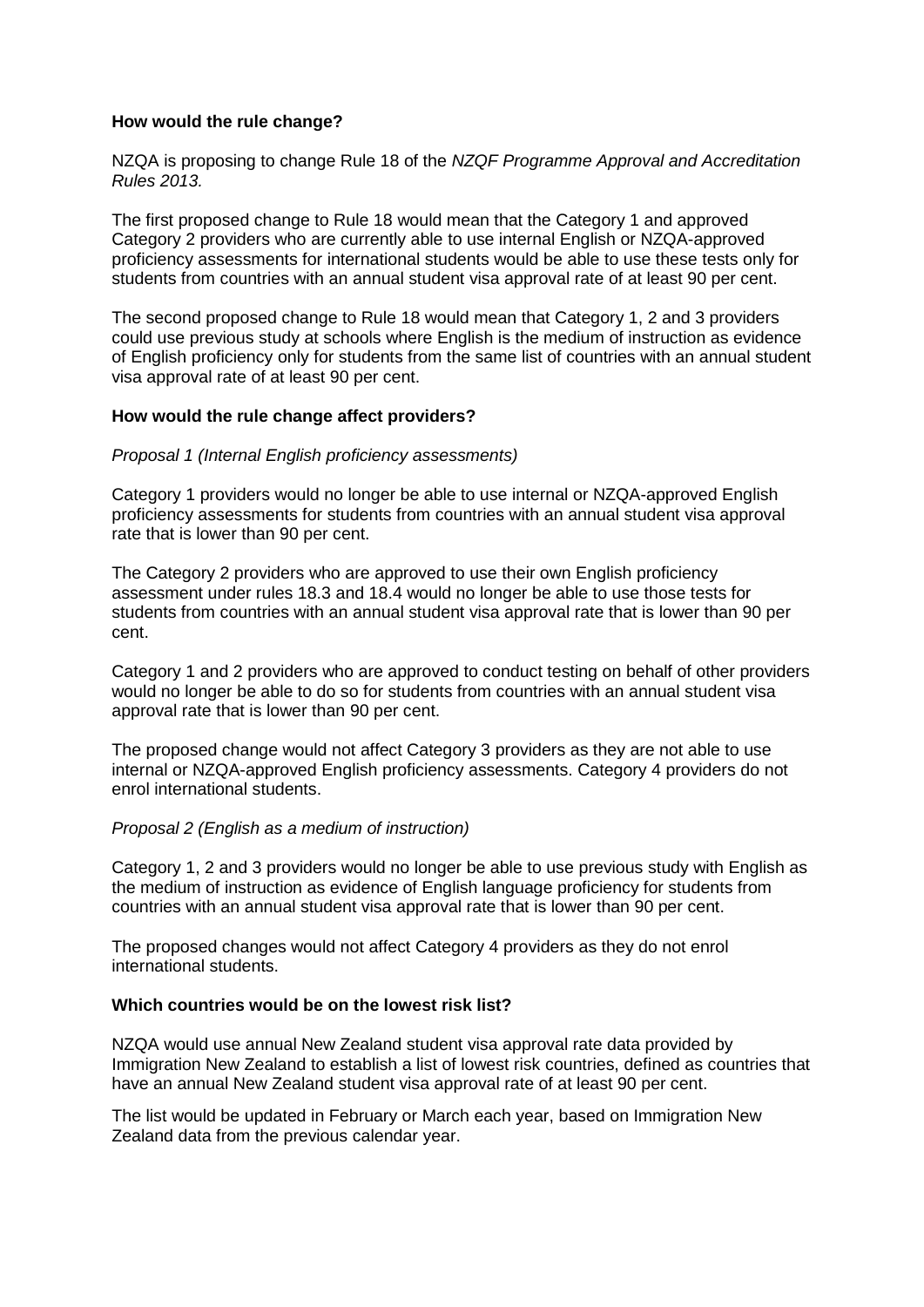Immigration New Zealand publishes student visa approval rate data on its website at: <http://www.immigration.govt.nz/migrant/general/generalinformation/statistics/>

### **List of lowest risk countries for 2014**

Based on Immigration New Zealand data for the 2014 calendar year, countries with a New Zealand student visa approval rate of at least 90 per cent (the lowest risk countries) include:

- 
- 
- 
- 
- Azerbaijan Guinea Russia
- 
- 
- 
- 
- 
- 
- Bosnia & Herzegovina Jamaica South Africa
- 
- 
- Brunei Darussalam Kiribati St Lucia
- 
- 
- Cape Verde **Cape Verde Cape Verde Cape Verde Cape Verde Cape Verde Cape Verde Cape Verde CA**
- 
- 
- 
- Costa Rica Macedonia Tonga
- 
- **•** Czech Republic Malaysia Tunisia<br>• Denmark Mauritius Tunghu
- 
- 
- 
- 
- 
- Fed St of Micronesia Oman Zambia
- 
- 
- Algeria  **Germany Paraguay** 
	- Andorra **Calculation C**reat Britain **Calculation Poland**
	- Australia **Company Australia Company Australia Company Australia Company Australia Company Australia**
- Austria Guatemala Romania
	-
	- Bahamas Hong Kong Samoa
		-
		-
		-
		-
		-
		-
		-
- Brazil Kazakhstan Spain
	-
	-
	-
	-
	-
- China Luxembourg Thailand
	-
	-
	-
	-
- Denmark Mauritius Tuvalu
	-
- Ecuador Monaco United Nations
	- El Salvador **Contract Contract Contract Contract Contract Contract Contract Contract Contract Contract Contract Contract Contract Contract Contract Contract Contract Contract Contract Contract Contract Contract Contract Co**
	- Estonia **Canadia Norway Canuatu Canuatu Canuatu** 
		-
- Finland Panama
	- France Papua New Guinea

### **Internationally recognised English proficiency tests**

Providers would have to use an internationally recognised English language proficiency test for students from any country with an annual New Zealand student visa approval rate of less than 90 per cent.

The internationally recognised English proficiency tests listed in Appendix Two of the *NZQF Programme Approval and Accreditation Rules 2013* are:

- the International English Language Testing System (IELTS)
- the English Language proficiency test of the Educational Testing Service (TOEFL)
- the University of Cambridge ESOL Examinations
- the New Zealand Certificate in English Language (NZCEL)
- 
- 
- 
- 
- 
- 
- Bahrain **•** Hungary Saudi Arabia
- Barbados Iceland Seychelles
- Belarus Indonesia Singapore
	- Belgium **•** Ireland Slovakia
	- Bolivia **Contract Contract Contract Contract Contract Contract Contract Contract Contract Contract Contract Contract Contract Contract Contract Contract Contract Contract Contract Contract Contract Contract Contract Contra** 
		-
- Botswana Japan South Korea
	-
	-
	- Burundi Kuwait Sweden
- Canada Laos Switzerland
	-
	- Chile **Chile Lithuania Chile Tanzania** 
		-
	- Colombia **·** Macau **·** Timor Leste
		-
- Croatia Malawi Trinidad and Tobago
	-
	-
- Dominica Mexico United Arab Emirates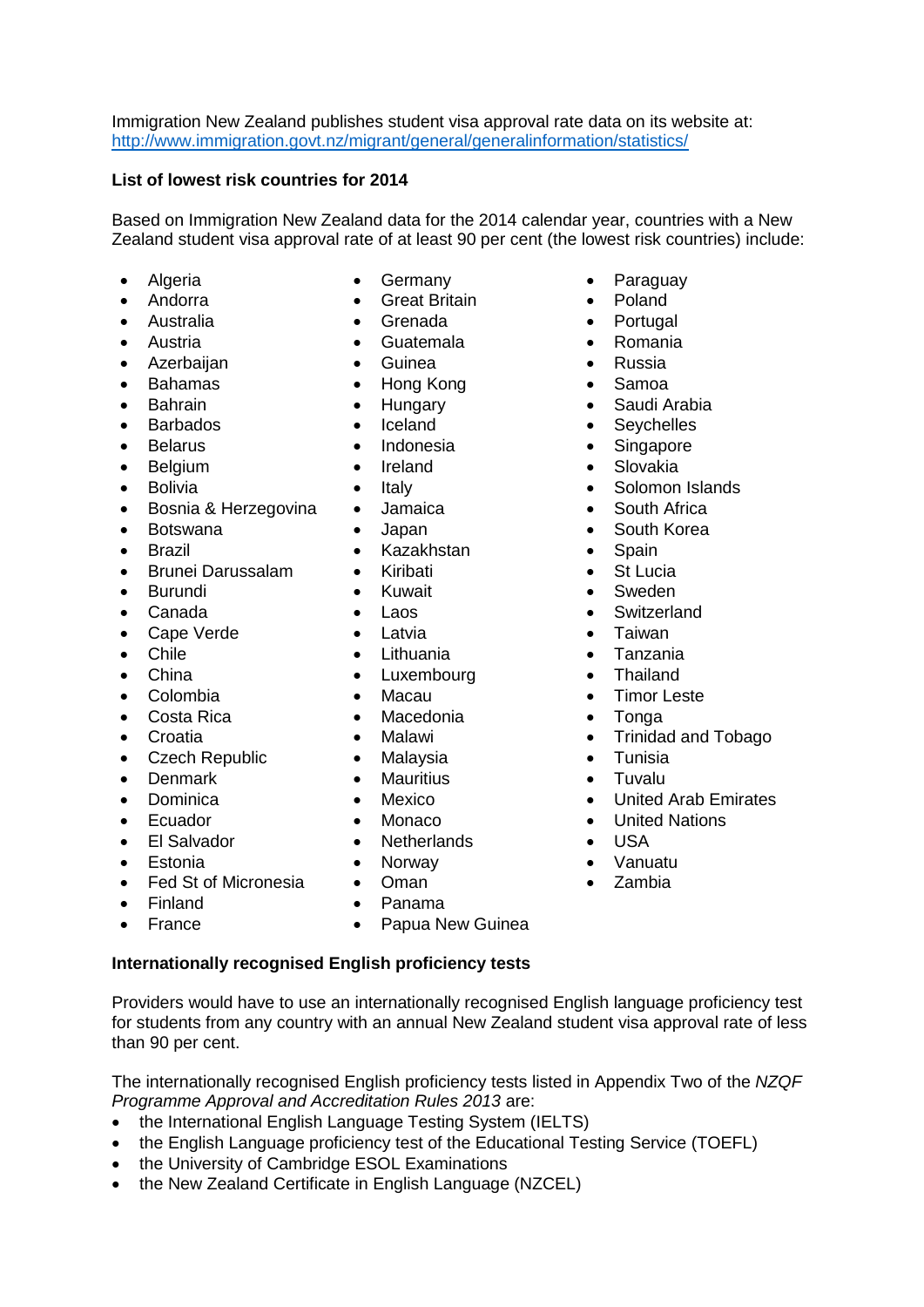- the Pearson Test of English (Academic)
- the International English for Speakers of Other Languages (IESOL) qualifications by City and Guilds.

### **What other responses to this issue have been undertaken by NZQA?**

NZQA is taking compliance action against PTEs with student visa decline rates of more than 30 per cent of visa applications, and for whom Immigration New Zealand issues more than 100 student visas per year.

Notices of intention to impose a condition on registration have already been issued to several PTEs. If imposed, this condition would limit the evidence of proficiency to the use of an internationally recognised test, as listed above.

## **Timeline for the proposed change**

| 2 April – 15 May | Consultation on rule change                                                                                               |
|------------------|---------------------------------------------------------------------------------------------------------------------------|
|                  | 16 May – 10 June   Feedback from public consultation incorporated into final change to<br>Rule 18 for NZQA Board approval |
| 25 June          | Rule change to NZQA Board for approval                                                                                    |

### **Proposing alternative options**

NZQA is seeking the best solution to the English language testing issue. Alternative proposals to address the issue are welcome.

### **How can I provide comment?**

Please send comments on the proposed change or suggestions for a more appropriate option to [QADconsultation@nzqa.govt.nz](mailto:QADconsultation@nzqa.govt.nz) by **Friday 15 May 2015**

If you have any questions regarding the change, please contact Avril Keller, Team Leader, Quality Assurance Strategy, by email on Avril. Keller@nzga.govt.nz.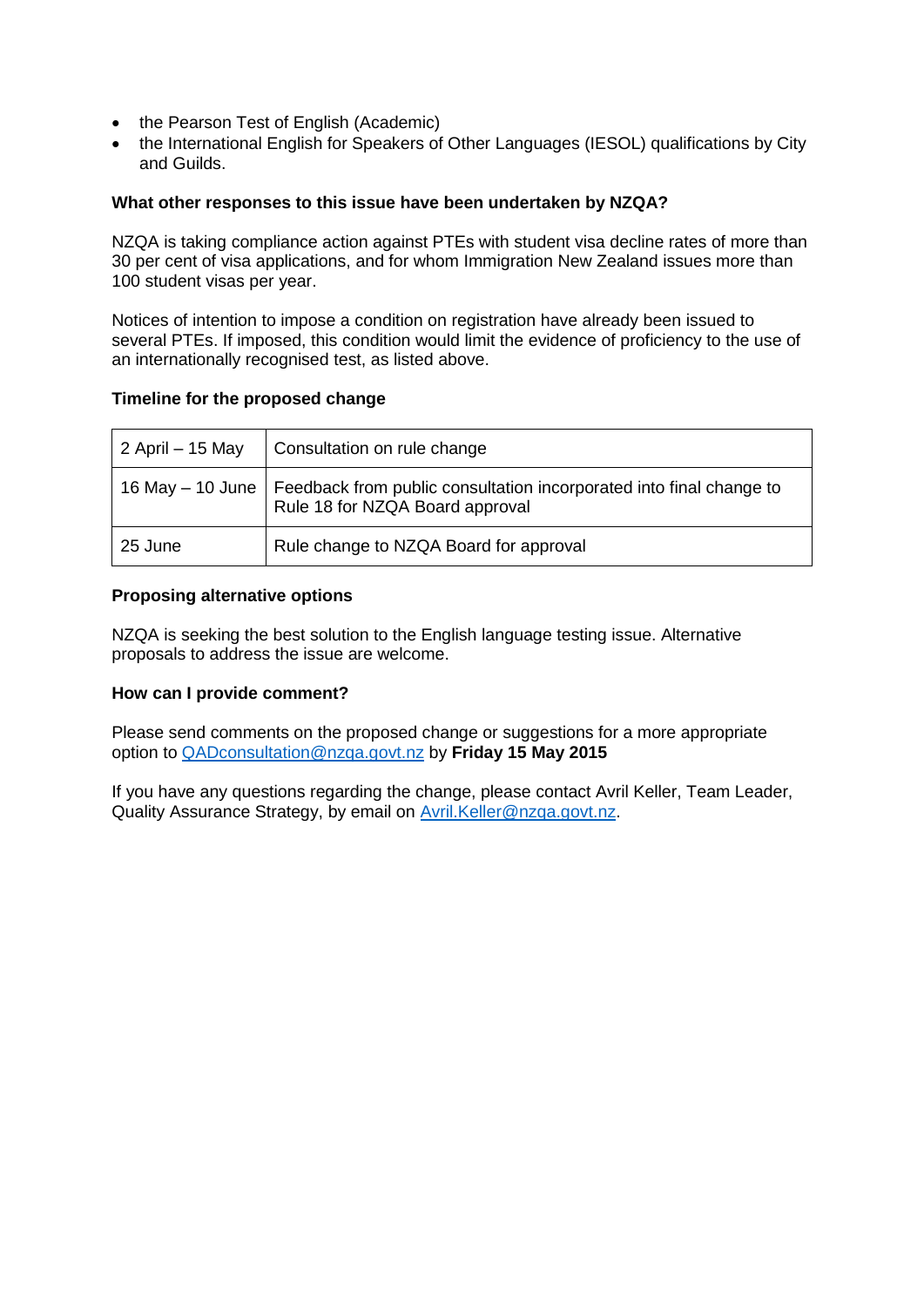## **APPENDIX ONE: Cross-country comparison of English language requirements**

### **Australia**

- Citizens from the United Kingdom, United States of America, Canada, New Zealand and the Republic of Ireland do not have to submit evidence of English proficiency.
- Student visa applicants from other countries must submit results from an internationally recognised test: IELTS, OET, TOEFL, Pearson, Cambridge English: Advanced.
- Streamlined Visa Processing Providers (SVPs) are required to explain how they will ensure that the students have a sufficient level of English
- <https://www.immi.gov.au/FAQs/Pages/how-can-i-prove-i-have-competent-english.aspx>

### **Canada**

- Each post-secondary school decides the level of language proficiency required.
- For example, post-secondary programmes in Ontario require international students whose first language is not English to submit the results of an internationally recognised English language proficiency test such as TOEFL or IELTS.
- <http://www.ontariocolleges.ca/apply/international-applicants>
- IELTS is the most common language requirement for Canadian universities.

#### **Republic of Ireland**

- Applicants for courses, other than short term preparatory English courses, are required to submit results from an internationally recognised English language test: IELTS, TOEFL, English Test for Academic and Professional Purposes (ETAPP), Pearson, Cambridge English Language Assessments (CELA).
- [http://www.inis.gov.ie/en/INIS/English%20Language%20Requirements.pdf/Files/Englis](http://www.inis.gov.ie/en/INIS/English%20Language%20Requirements.pdf/Files/English%20Language%20Requirements.pdf) [h%20Language%20Requirements.pdf](http://www.inis.gov.ie/en/INIS/English%20Language%20Requirements.pdf/Files/English%20Language%20Requirements.pdf)

### **United Kingdom**

 Students are required to sit an approved test (Trinity College, Cambridge English Language Assessment, IELTS from 6 April 2015)

#### Exceptions:

- Bachelor level qualification in English
- Prior study at a school in the UK
- Identified by sponsor as a 'gifted student'
- Citizens of: Antigua and Barbuda, Australia, the Bahamas, Barbados, Belize, Canada, Dominica, Grenada, Guyana, Jamaica, New Zealand, St Kitts and Nevis, St Lucia, St Vincent and the Grenadines,Trinidad and Tobago
- <https://www.gov.uk/tier-4-general-visa/knowledge-of-english>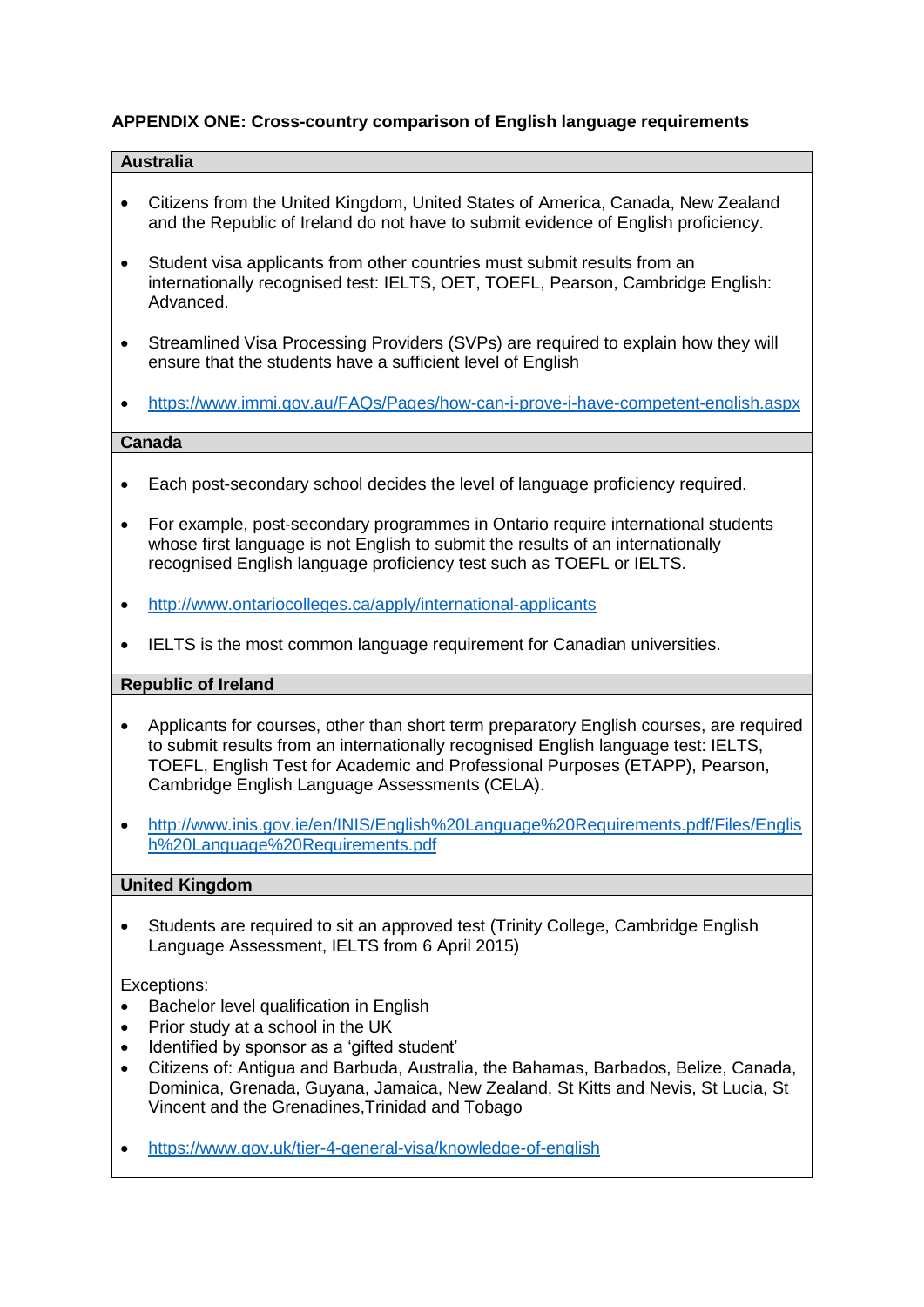## **United States of America**

- Students applying for direct entry to a degree at university in the USA whose native language is not English must provide proof of their proficiency.
- TOEFL scores are the most common language requirement for American universities but most will accept IELTS.
- Some programmes do not require an official TOEFL or IELTS score, but require students to successfully complete the institution's ESL pathway program.
- <http://travel.state.gov/content/visas/english/study-exchange/student.html>